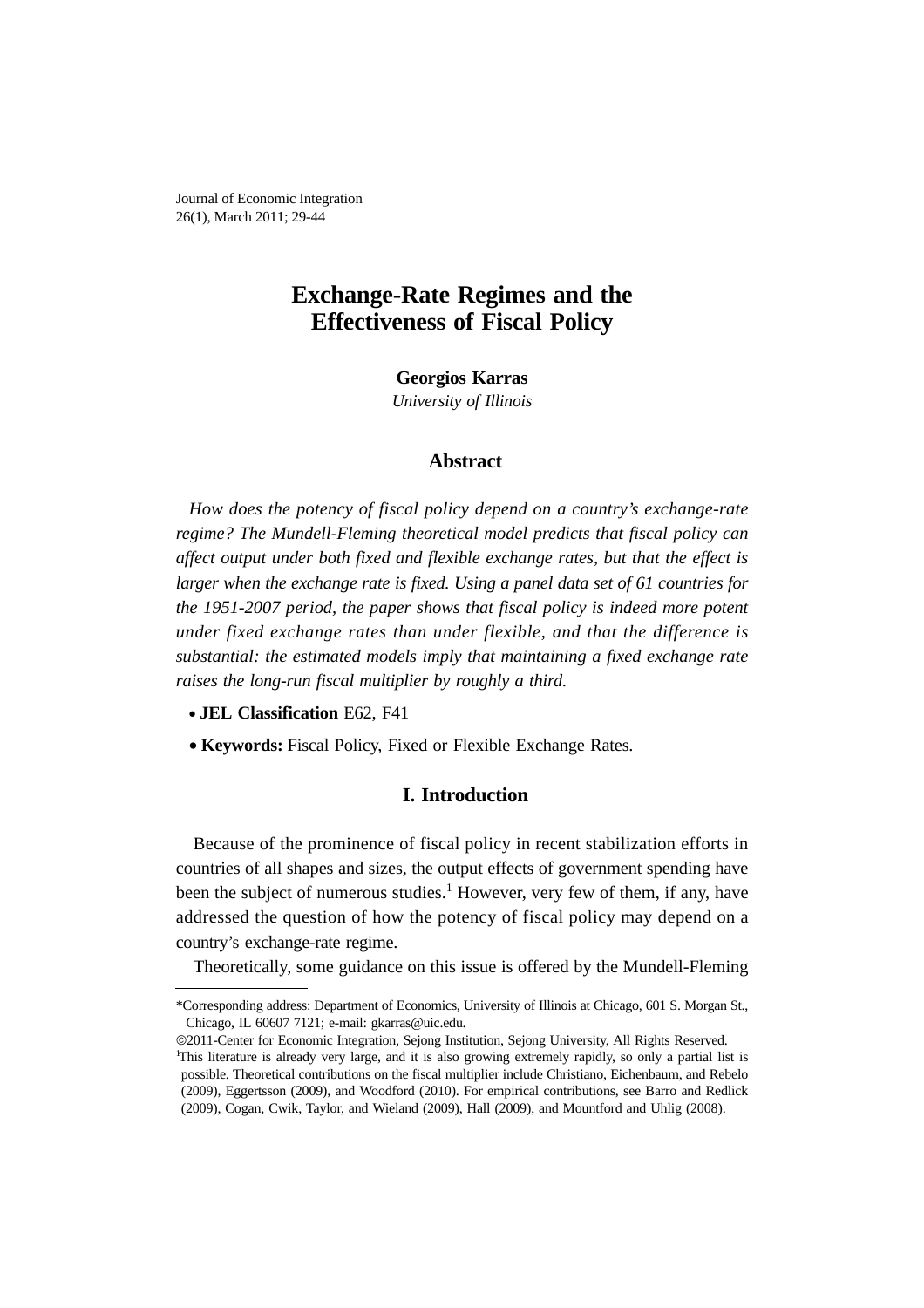model which predicts that, though fiscal policy is effective under both fixed and flexible exchange rates (Prediction #1), it should be more potent under fixed exchange rates than under flexible (Prediction #2). The reason for the difference is simple. An increase in government spending will raise the interest rate, which, under a flexible exchange rate, will lead to an appreciation of the domestic currency, mitigating (though not eliminating) the fiscal expansion's initial effects on expenditure. On the contrary, under fixed exchange rates, and in order to prevent the domestic appreciation, monetary policy must also become expansionary, augmenting the fiscal expansion's initial effects on expenditure.

Despite its importance, however, empirical evidence on the influence of exchange-rate flexibility on the potency of fiscal policy has been virtually nonexistent. A recent exception is the influential study by Ilzetzki, Mendoza, and Vegh (2010), which finds that fiscal expansions are effective under fixed exchange rates, but completely ineffective under flexible. This, of course, is consistent with what was termed above as Mundell-Fleming's Prediction #2, but it is inconsistent with Prediction #1. Below, we will be referring to this as the Ilzetzki, Mendoza, and Vegh paradox.

The goal of the present paper is to contribute to the empirical side of this issue using a panel methodology that analyzes annual data from the 1951 to 2007 period for 61 developed and developing economies.

Our empirical findings show that fiscal expansions are indeed more effective under fixed exchange rates than under flexible, as predicted by the Mundell-Fleming theoretical model. In fact the difference is quite sizable: the estimates suggest that adopting a fixed exchange rate increases the long-run fiscal multiplier by roughly a third. This appears to be primarily due to the response of private consumption which is found to be crowded out under flexible exchange rates, but crowded in under fixed. Moreover, our evidence clearly shows that fiscal expansions are effective under both fixed and flexible exchange rates, thereby resolving the Ilzetzki, Mendoza, and Vegh (2010) paradox in favor of the Mundell-Fleming model's predictions.

Finally, the results imply that an increase in government spending crowds out private consumption under flexible exchange rates, but not under fixed rates, when consumption is actually increased. The effect of fiscal expansions on investment is also higher under fixed exchange rates, but the difference is less significant than for consumption.

The rest of the paper is organized as follows. Section II discusses the sources of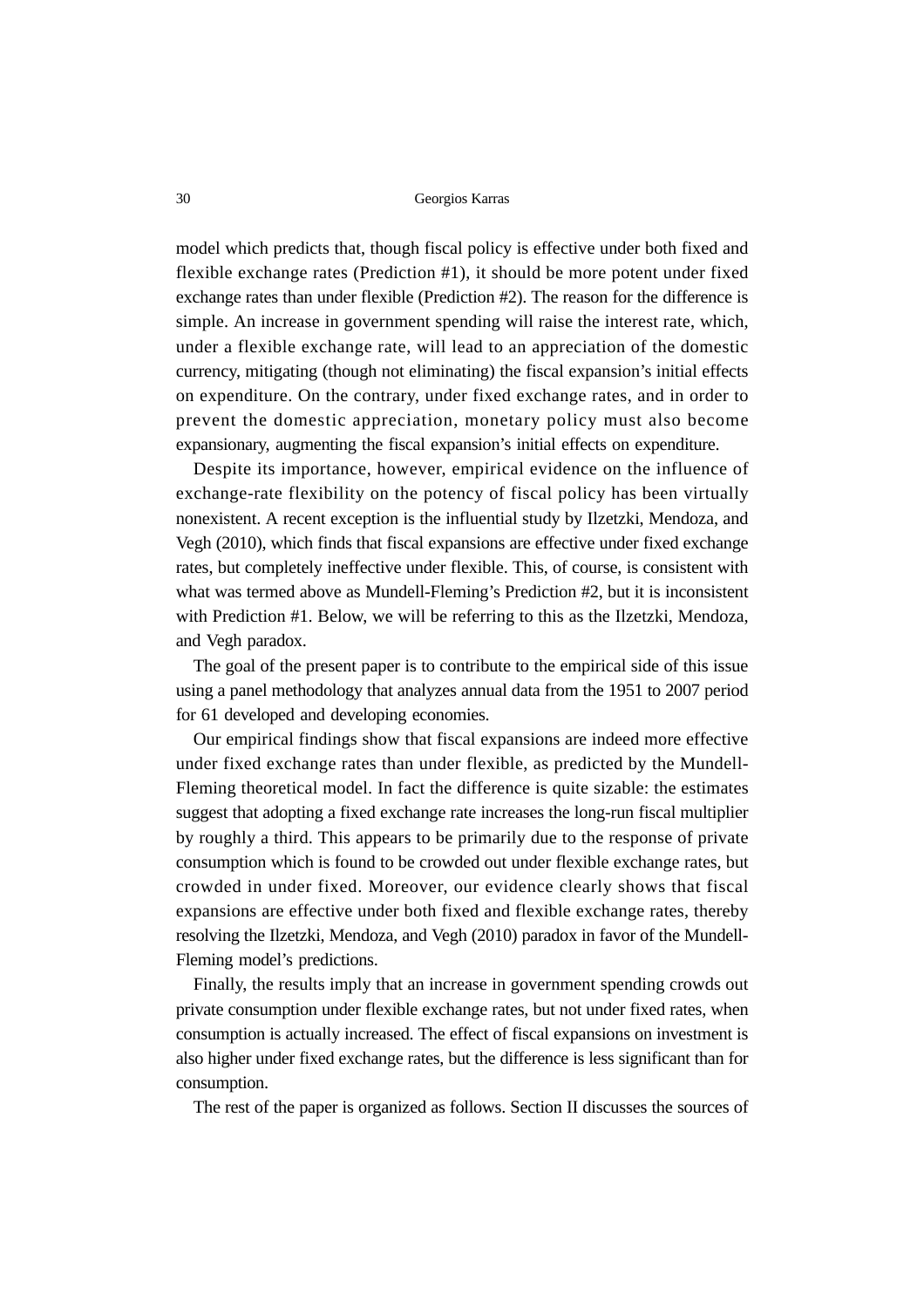the data and defines the variables to be used in the estimation. Section III outlines the estimation methodology, derives the main empirical results, and implements a number of robustness checks. Section IV discusses the findings and concludes.

## **II. The Data**

The data set consists of a panel of 62 countries, for each of which annual data exist for all variables for each of the years 1950-2007.

All data on output, government purchases, and exchange rates are obtained from the Penn World Table (PWT, Mark 6.3), documented in Heston, Summers, and Aden (2009; see also Summers and Heston, 1991). Output (*y*) is measured by real GDP, and government purchases (*g*) are based on the constant-price government share of real GDP, both in PPP terms.<sup>2</sup>

We define a country's exchange rate in the current year as *fixed* if it is equal to both last year's and next year's exchange rate for the country.<sup>3</sup> Otherwise, the exchange rate is defined as *flexible*. Note that this is a more precise definition than the one used by Ilzetzki, Mendoza and Vegh (2009), whose binary designation classifies a given country as having "fixed" or "flexible" exchange rates for the entire period. On the contrary, the present paper's definition allows countries to switch back and forth between exchange-rate regimes, a feature that we believe captures the properties of the data more realistically.

The Appendix provides a list of these 62 economies, together with country averages over the period 1951-2007 for the *fixed* and *growth* series.<sup>4</sup> Note that by construction, each country's averaged *fixed* value, as reported in the Appendix, captures the fraction of the full (1951-2007) time period the country's exchange rate was fixed.

As the Appendix makes clear, our sample of countries is very diverse, including economies which are at various stages of development, and have experienced very different growth rates and degrees of exchange-rate flexibility. For example, the

<sup>&</sup>lt;sup>2</sup>In terms of the PWT 6.3 terminology,  $y = \frac{r}{2}$  *p*<sup> $*$ </sup> *pop*/1000 and  $g = y * kg/100$ , where  $\frac{r}{2}$  denotes real GDP per capita (constant prices), *kg* is the government share of real GDP, and *pop* is population in thousands. As the data are all PPP-adjusted, the paper's findings should be interpreted as conditional on this measure of the series.

<sup>&</sup>lt;sup>3</sup>Technically, using *E* for the nominal exchange rate with respect to the U.S. dollar, we set *fixed*<sub>id</sub> = 1 when  $E_{i,t-1}=E_{i,t}=E_{i,t+1}$ ; and *fixed<sub>i,t</sub>* = 0 otherwise. We experimented with alternative definitions, but our basic empirical results were robust (see section 3.4).

<sup>4</sup> Country selection has been dictated by data availability only.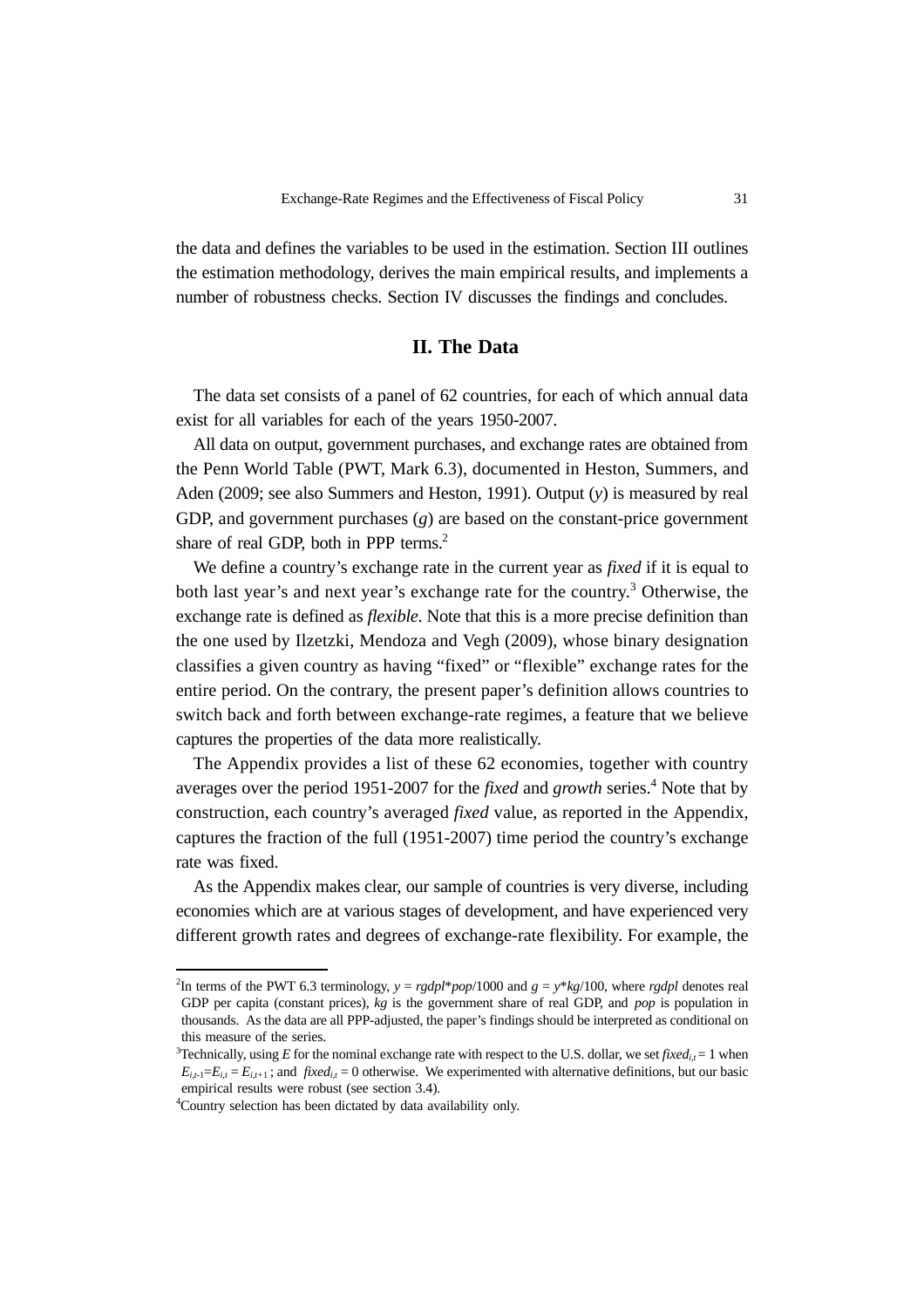average annual growth rate of real GDP has ranged from 0.98% in the Democratic Republic of Congo to 7.98% in Taiwan. At the same time, the average value of *fixed*, i.e., the fraction of the 1951-2007 period that the exchange rate was fixed, has varied from zero (a fully flexible exchange rate) in Brazil or Canada, to one (a fully fixed exchange rate) in Ecuador or the dollarized Panama.<sup>5</sup> It is apparent from the Appendix that the majority of the countries have average *fixed* values that are far from the two extremes of zero and one, suggesting that a binary classification of countries between fixed and flexible subsamples is neither as realistic nor as informative as the one used by the present paper.

#### **III. Empirical Evidence**

#### **A. A simple model**

We start with Hall's (2009) very simple empirical specification:

$$
\frac{y_{i,t} - y_{i,t-1}}{y_{i,t-1}} = w_i + v_t + m_y \frac{g_{i,t} - g_{i,t-1}}{y_{i,t-1}} + u_{i,t},
$$
\n(1)

where *y* is real GDP, *g* represents real government purchases, *i* is indexing over countries and *t* over time, *w* and *v* represent country- and time-specific effects, and  $m<sub>v</sub>$  is a parameters to be estimated. As noted by Hall (2009) and Barro and Redlick (2009), the form of equation (1) and the use of the same denominator on the leftand the right-hand sides, gives  $m<sub>v</sub>$  the normal interpretation of a "multiplier", capturing the output effects of an increase in government purchases by an additional unit.

The first three columns of Table 1 show that the estimated  $m<sub>y</sub>$ 's range from 0.89 to 0.98, depending on how the  $w_i$ 's are treated in the estimation.<sup>6</sup> The estimated standard errors suggest that the multipliers are highly statistically significantly different from zero, but not statistically significantly different from one.<sup>7</sup>

To allow for the possibility that the multiplier differs under fixed and flexible rates, we rewrite equation (1) as:

<sup>5</sup> The sample mean of *fixed* is 0.249, which means that one fourth of the sample's observations belong to years and countries that are classified as fixed.

<sup>6</sup> As in all following Tables, the first column (OLS) ignores the country and time effects, while the second and third columns model the w's and v's as fixed effects (FE), and random effects (RE), respectively. 7 Numerically, therefore these estimates are closer to those of Barro and Redlick's (2009) than Hall's (2009).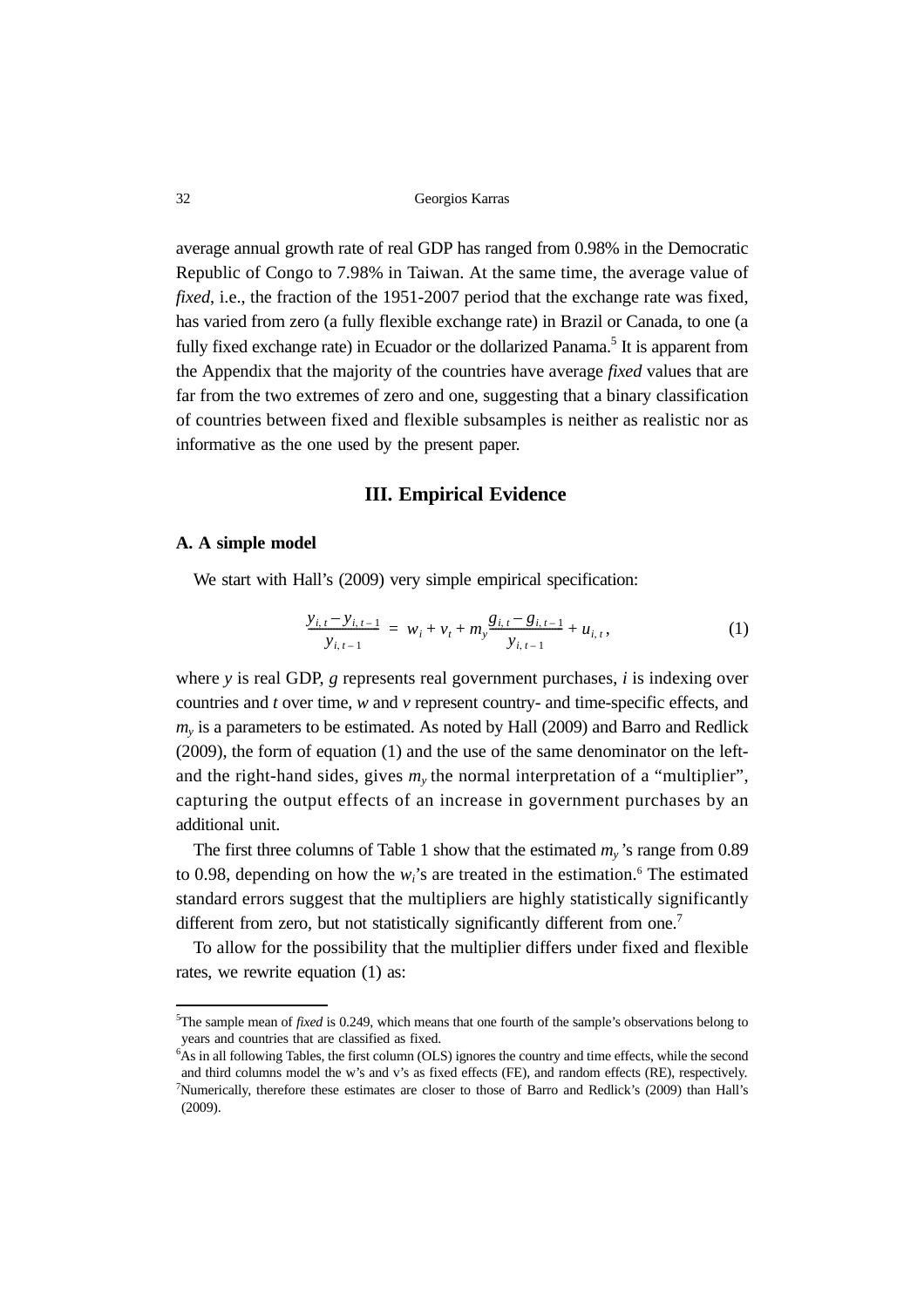$$
\frac{y_{i,t} - y_{i,t-1}}{y_{i,t-1}} = w_i + v_t + m_y \frac{g_{i,t} - g_{i,t-1}}{y_{i,t-1}} + m_f fixed_{i,t} \frac{g_{i,t} - g_{i,t-1}}{y_{i,t-1}} + u_{i,t},
$$
 (2)

where, as described in the previous section, *fixed* is the dummy variable that equals 1 when the exchange rate is fixed, and 0 when it is flexible. Therefore, (a positive)  $m_f$  captures the degree to which the output multiplier is greater under fixed than under flexible exchange rates.

The last three columns of Table 1 report the estimated  $m_v$ 's and  $m_f$ 's, and unsurprisingly, the *my*'s remain positive and statistically significant. In addition, the estimated  $m_f$ 's are shown to be positive, sizable, and statistically significant. The estimated values imply that the fiscal multiplier under fixed exchange rates  $(m_v+m_f)$  ranges from 1.11 to 1.27, and is substantially and statistically significantly higher than the multiplier under flexible exchange rates  $(m<sub>v</sub>)$  which ranges from 0.82 to 0.90. It appears that adopting a fixed exchange rate increases the multiplier roughly by a third. This is of course consistent with the prediction of the Mundell-Fleming model.

Note, moreover, that the Ilzetzki, Mendoza and Vegh (2010) paradox is absent here because the multiplier under flexible exchange rates, though lower than it is under fixed rates, is clearly positive.<sup>8</sup>

#### **B. The benchmark dynamic model**

Models (1) and (2) may be a useful starting point, but a more realistic model

|             | Model(1)   |          |           | Model $(2)$ |           |           |  |
|-------------|------------|----------|-----------|-------------|-----------|-----------|--|
|             | <b>OLS</b> | FE       | <b>RE</b> | <b>OLS</b>  | FE        | RE        |  |
| $m_{\rm v}$ | $0.98***$  | $0.89**$ | $0.91**$  | $0.90**$    | $0.82***$ | $0.85***$ |  |
|             | (0.05)     | (0.05)   | (0.05)    | (0.06)      | (0.06)    | (0.06)    |  |
| $m_f$       |            |          |           | $0.37***$   | $0.29*$   | $0.31*$   |  |
|             |            |          |           | (0.12)      | (0.12)    | (0.12)    |  |

**Table 1.** Estimated  $m_v$  and  $m_f$ 

Notes: "FE" denotes (country and time) Fixed effects and "RE" (country and time) Random Effects. Estimated standard errors in parentheses. \*\* and \* denote statistical significance at the 1% and 5% significance levels.

<sup>&</sup>lt;sup>8</sup>Put in terms of the present notation, Ilzetzki, Mendoza and Vegh (2010) find  $m_y + m_f > m_y = 0$ , while the Mundell-Fleming model predicts  $m_y + m_f > m_y > 0$ . Table 1 is consistent with both inequalities of the Mundell-Fleming prediction.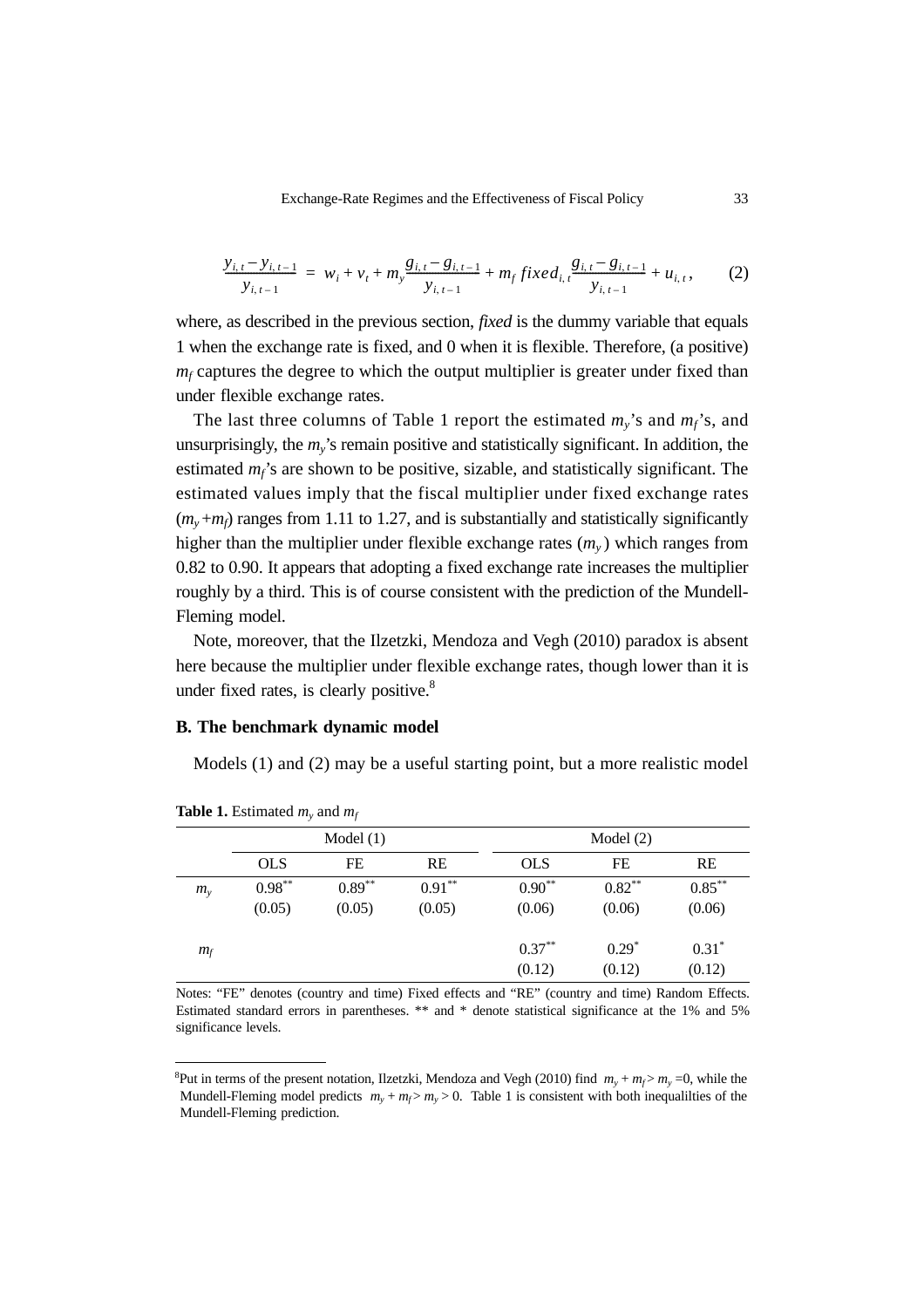needs to include a richer dynamic structure. To that end, we start with the simplest dynamic specification:

$$
\frac{y_{i,t} - y_{i,t-1}}{y_{i,t-1}} = w_i + v_t + \sum_{j=0}^{J} m_{y,j} \frac{g_{i,t-j} - g_{i,t-j-1}}{y_{i,t-j-1}} + u_{i,t}
$$
(3)

where, in addition to the previously used notation, *J* is the number of lags, and the  $m_{y,j}$ 's are now the parameters to be estimated. Note that the long-run fiscal multiplier implied by this model is given simply by  $\sum m_{y,j}$ . *j* = 0

Table 2 reports the long-run multipliers estimated with model (3) for the full sample (ALL), and for the subsamples of Fixed- and Flexible-Exchange rates, for  $J = 4$ <sup>o</sup>. All estimated multipliers are positive and statistically significant. In addition, it is clear that the multipliers under fixed exchange rates (ranging from 1.08 to 1.31) are found to be substantially higher than they are under flexible rates (0.82 to 1.23). Using the more reliable fixed- or random-effects estimates, it now appears that adopting a fixed exchange rate increases the multiplier by a substantial 30% to 45%. This result is again consistent with the Mundell-Fleming prediction. Note, moreover, that the Ilzetzki, Mendoza and Vegh (2010) paradox is again resolved because the multiplier is significantly positive under flexible exchange rates, though clearly lower than it is under fixed rates.

Figure 1 reports the Impulse Response Functions implied by the fixed- and random-effects versions of model (3), together with one-standard deviation confidence intervals. These show the output effects to be higher under fixed exchange rates, but positive under both fixed and flexible rates.

The rest of this section investigates the robustness of these results. The most

|                               | <b>OLS</b> | FE        | <b>RE</b> |
|-------------------------------|------------|-----------|-----------|
| ALL                           | $1.35***$  | $1.01***$ | $1.12***$ |
|                               | (0.11)     | (0.12)    | (0.11)    |
| <b>FIXED EXHANGE RATES</b>    | $1.31***$  | $1.08***$ | $1.22***$ |
|                               | (0.25)     | (0.31)    | (0.26)    |
| <b>FLEXIBLE EXHANGE RATES</b> | $1.27**$   | $0.83***$ | $0.83***$ |
|                               | (0.12)     | (0.13)    | (0.06)    |
|                               |            |           |           |

**Table 2.** Long-Run Fiscal Multipliers, Model (3)

Notes: See Table 1.

9 Different lag lengths were also tried, but results are very robust and are not reported to preserve space.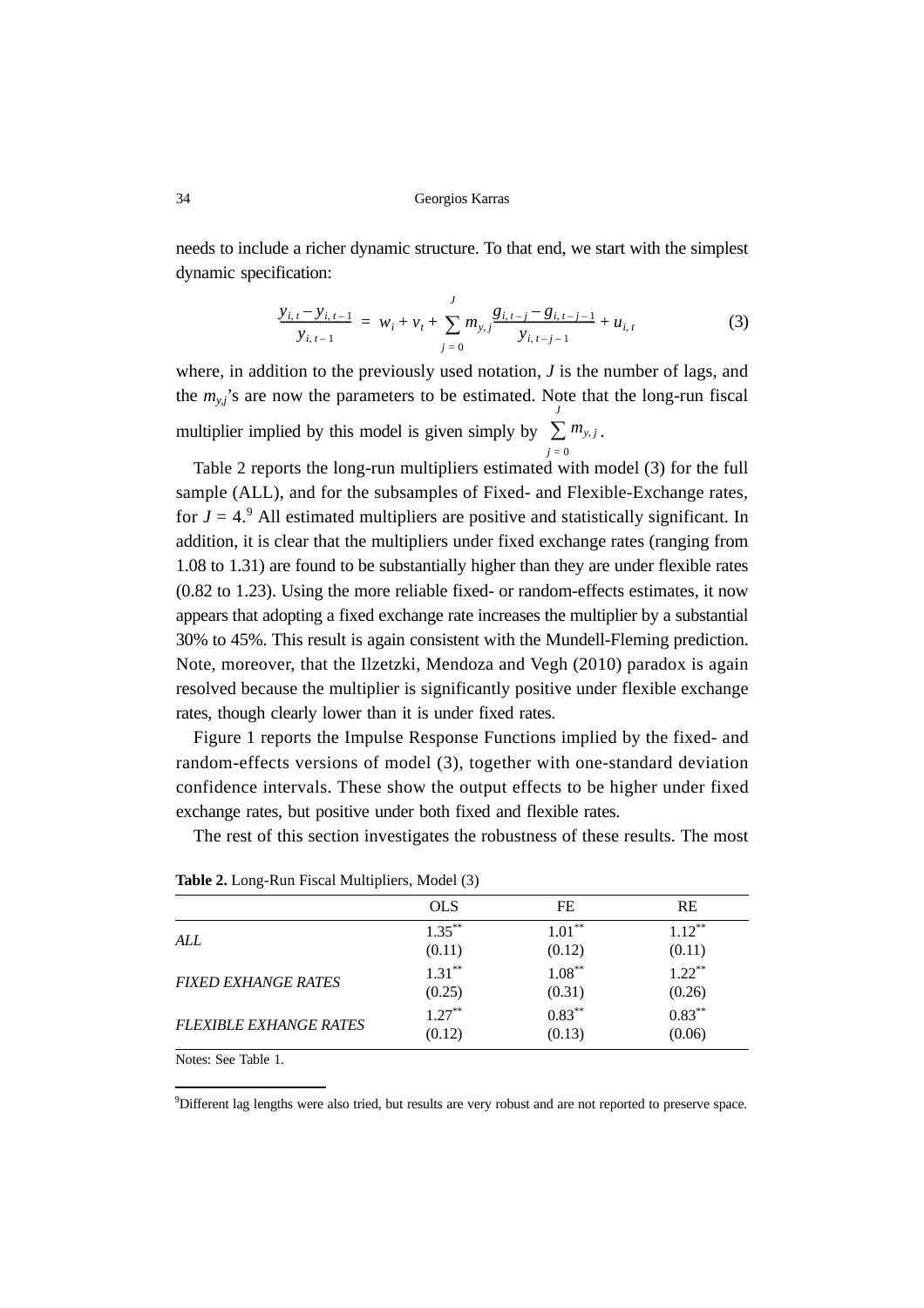

Fiscal Multipliers under Fixed and Flexible Exchange Rates



Notes: FE and RE denote Fixed and Random effects, respectively. Dotted lines are one-standard deviation significance bands.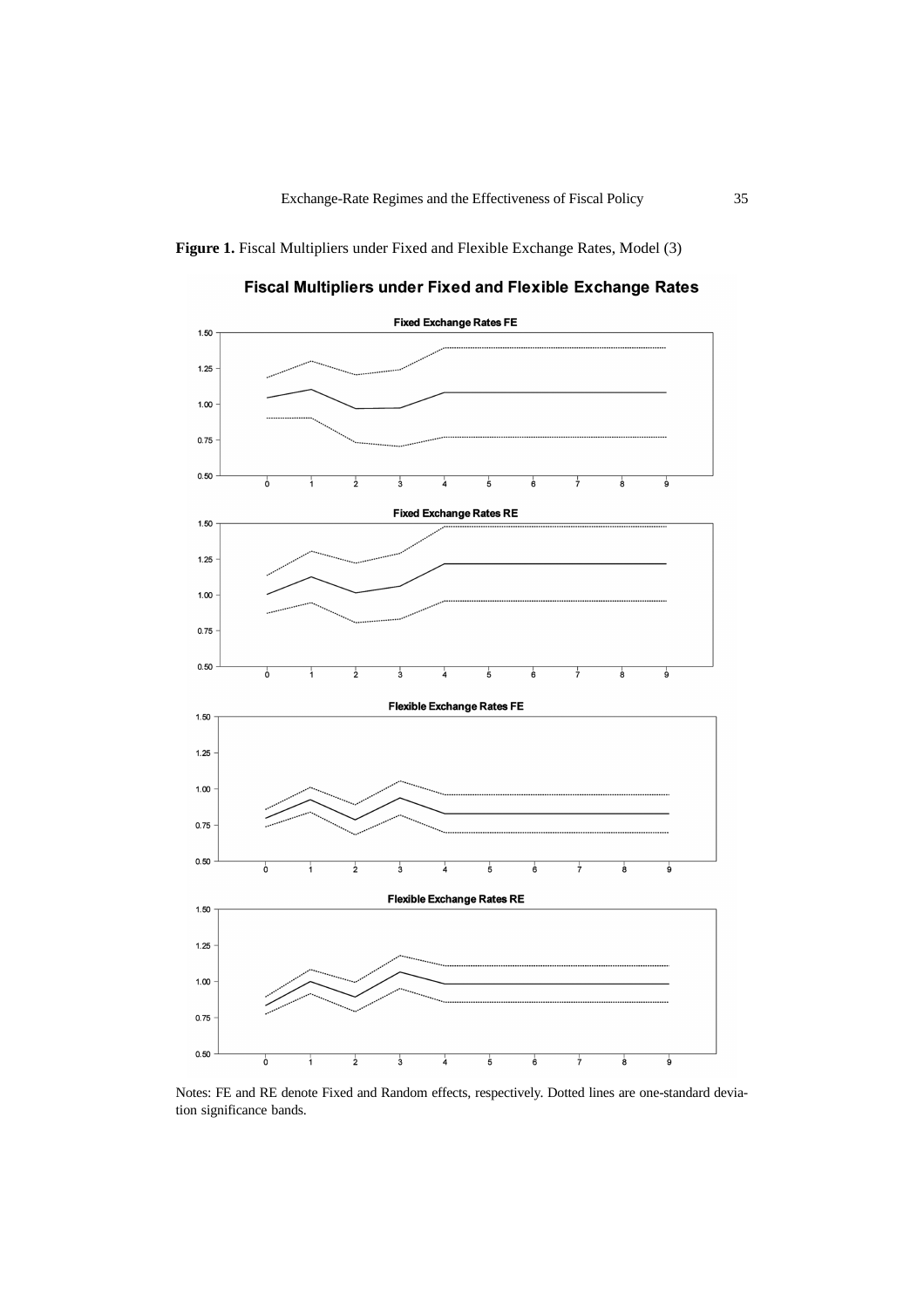obvious correction has to do with the presence of serial correlation.10 To allow for this, we modify model (1) to:

$$
\frac{y_{i,t} - y_{i,t-1}}{y_{i,t-1}} = w_i + v_t + \sum_{j=1}^{J} \alpha_j \frac{y_{i,t-j} - y_{i,t-j-1}}{y_{i,t-j-1}} + \sum_{j=0}^{J} m_{y,j} \frac{g_{i,t-j} - g_{i,t-j-1}}{y_{i,t-j-1}} + u_{i,t} \quad (4)
$$

where the  $\alpha$ 's are the autoregressive parameters to be estimated. Note that the

long-run fiscal multiplier is now given by  $\frac{1-\theta}{\theta}$ .  $m_{y, j}$ *j* = 0 *J* ∑  $1 - \sum \alpha_j$ *j* = 1  $\frac{J=0}{J}$ – ∑

Table 3 estimates the long-run multipliers obtained from model (4). Once again, while all estimated multipliers are positive and statistically significant (so there is no Ilzetzki, Mendoza and Vegh (2010) paradox), the multipliers are substantially higher under fixed exchange rates (ranging from 1.07 to 1.30) than they are under flexible rates (0.80 to 1.13). Once again, fixing the exchange rate raises the multiplier by about 30%.

Figure 2 plots the Impulse Response Functions implied by the fixed- and random-effects versions of model (4), showing how the output response accumulates over time to a larger effect under fixed than under flexible exchange rates, regardless of whether the model is estimated with fixed or random effects.

#### **C. Additional Robustness Extensions**

Our measure of government purchases, like that of most of the related empirical

| ຼ                             |            |           |           |
|-------------------------------|------------|-----------|-----------|
|                               | <b>OLS</b> | FE        | <b>RE</b> |
| ALL                           | $1.23***$  | $0.99***$ | $1.08***$ |
|                               | (0.15)     | (0.13)    | (0.13)    |
| <b>FIXED EXHANGE RATES</b>    | $1.30**$   | $1.07***$ | $1.19***$ |
|                               | (0.27)     | (0.25)    | (0.25)    |
| <b>FLEXIBLE EXHANGE RATES</b> | $1.13***$  | $0.80**$  | $0.93***$ |
|                               | (0.17)     | (0.15)    | (0.15)    |
|                               |            |           |           |

**Table 3.** Long-Run Fiscal Multipliers, Model (4)

Notes: See Table 1. Standard errors are estimated using the Delta Method.

<sup>&</sup>lt;sup>10</sup>When we used  $\rho$ , the estimated AR(1) parameter for the residuals, as proposed by Wooldridge (2002), serial correlation was detected in both the FE and RE specifications. Instead of imposing a first-order structure, however, we prefer to allow for the more general form of model (2).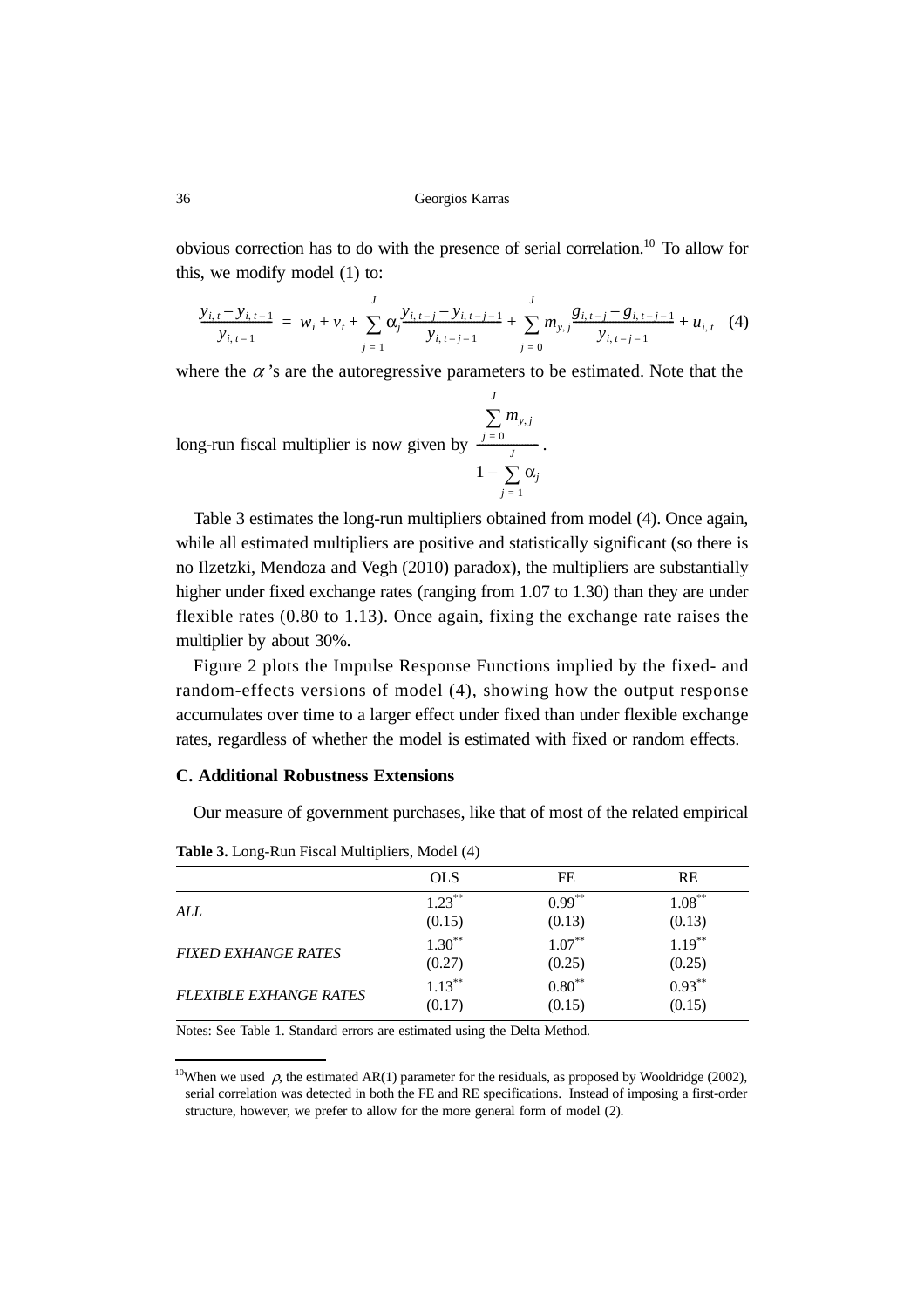

Figure 2. Response of GDP to an increase in Government Spending, Model (4)

literature, is less likely to be exogenous than Hall's (2009) or Barro and Redlick's (2009) variable which relies on military expenditure. Our estimated  $m_y$ 's in models  $(1) - (4)$ , therefore, could be biased. One way to address this is to correct for the effects of economic activity on government purchases, estimating the VAR-type system of equations:

$$
\frac{g_{i,t} - g_{i,t-1}}{y_{i,t-1}} = s_i + z_t + \sum_{j=1}^J \beta_j \frac{y_{i,t-j} - y_{i,t-j-1}}{y_{i,t-j-1}} + \sum_{j=1}^J \delta_j \frac{g_{i,t-j} - g_{i,t-j-1}}{y_{i,t-j-1}} + u_{i,t}^g
$$
 (5a)

and

$$
\frac{y_{i,t} - y_{i,t-1}}{y_{i,t-1}} = w_i + v_t + \sum_{j=1}^{J} \alpha_j \frac{y_{i,t-j} - y_{i,t-j-1}}{y_{i,t-j-1}} + \sum_{j=0}^{J} m_{y,j} \hat{u}_{i,t-j}^g + u_{i,t} \tag{5b}
$$

where *s* and *z* (like *w* and *v*) represent country- and time-specific effects, and the

**Table 4.** Long-Run Responses to Exogenous Fiscal Shocks, Model (5)

|                               | <b>OLS</b> | FE        | <b>RE</b> |
|-------------------------------|------------|-----------|-----------|
| ALL                           | $1.53***$  | $1.21***$ | $1.27***$ |
|                               | (0.21)     | (0.13)    |           |
|                               | $2.43***$  | $1.44***$ | $2.34***$ |
| <b>FIXED EXHANGE RATES</b>    | (0.54)     | (0.37)    | (0.48)    |
|                               | $1.39***$  | $0.98***$ | $1.12***$ |
| <b>FLEXIBLE EXHANGE RATES</b> | (0.24)     | (0.19)    | (0.21)    |
|                               |            |           |           |

Notes: See Table 1. Standard errors are estimated using the Delta Method.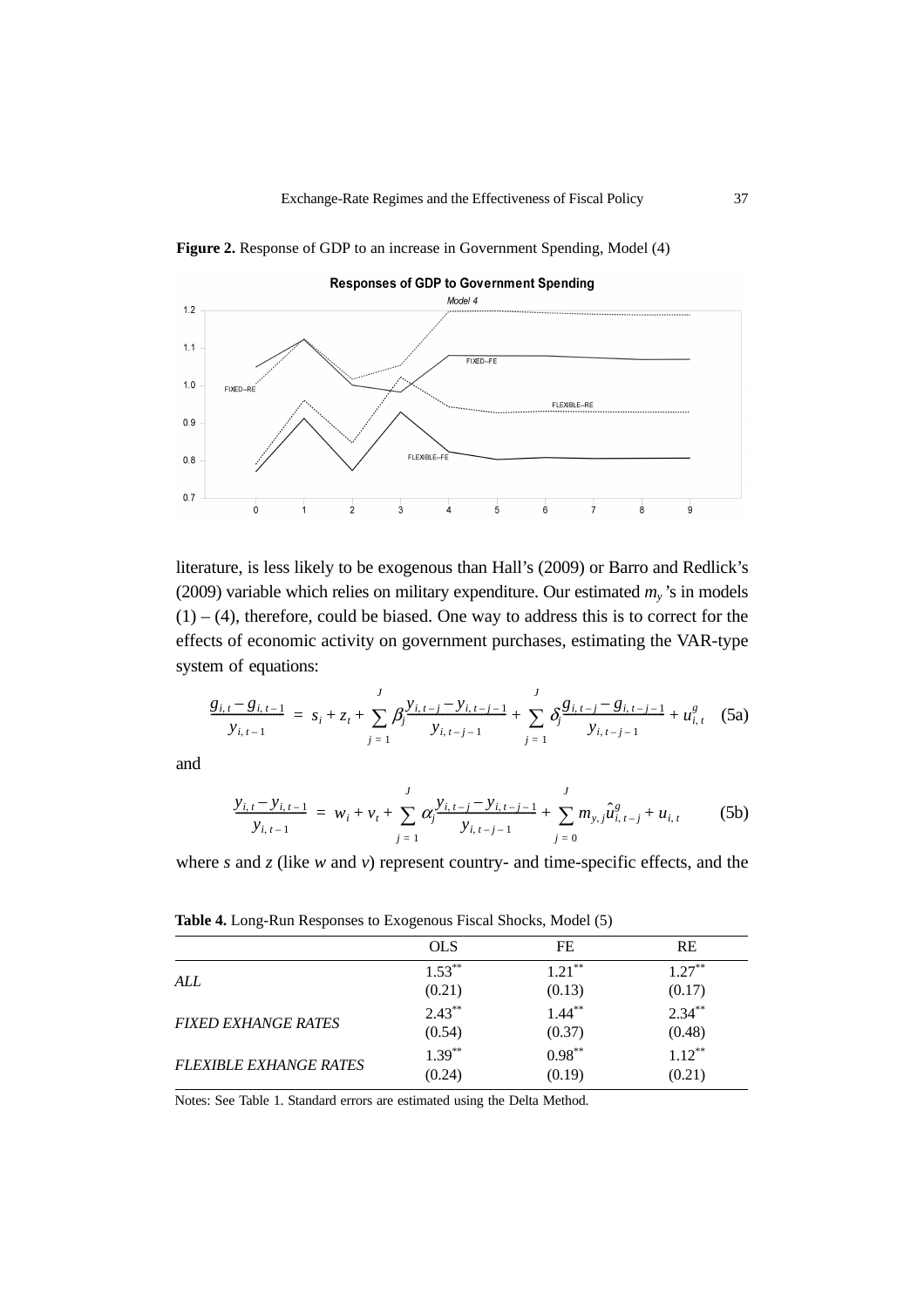$\beta$ s and  $\delta$ 's (like the  $\alpha$ 's and  $m_v$ 's) are parameters to be estimated. Equation (5b) is a special case of (4). Equation (5a) allows government spending to respond to economic growth, recognizing the fact that economic activity plays a role in the determination of government purchases. We interpret  $\hat{u}_{i,t}^g$ , estimated as the residual from regression (5a), as an "exogenous" fiscal shock.

We estimate the system of equations (5) and report in Table 4 the long-run multipliers. Somewhat surprisingly, these values are generally higher than the ones obtained when the raw variable was used in models  $(1) - (4)$ . Nevertheless, the pattern is entirely unaffected: the long-run multipliers are higher under fixed exchange rates (ranging from 1.44 to 2.43) than under flexible rates (0.98 to 1.39), but they are statistically significantly positive under either regime. Figure 3 makes the same point looking at the impulse response functions.

Finally, we investigate the effects of government spending on the two main private expenditure components of GDP: private consumption (denoted here by *c*, typically the largest component) and investment (denoted by *i*, usually the most volatile component). We start with a simple specification along the lines of model (1):

$$
\frac{x_{i,t} - x_{i,t-1}}{y_{i,t-1}} = w_i^x + v_t^x + m_x \frac{g_{i,t} - g_{i,t-1}}{y_{i,t-1}} + u_{i,t}^x,
$$
\n(6a)

where  $x = c$  or *i*, and the *m*'s are the "multipliers" to be estimated. Next, to allow again for the possibility that the multipliers differ under fixed and flexible rates, we rewrite equation (6a) as:



**Figure 3.** Response of GDP to an exogenous change in Government Spending, Model (5)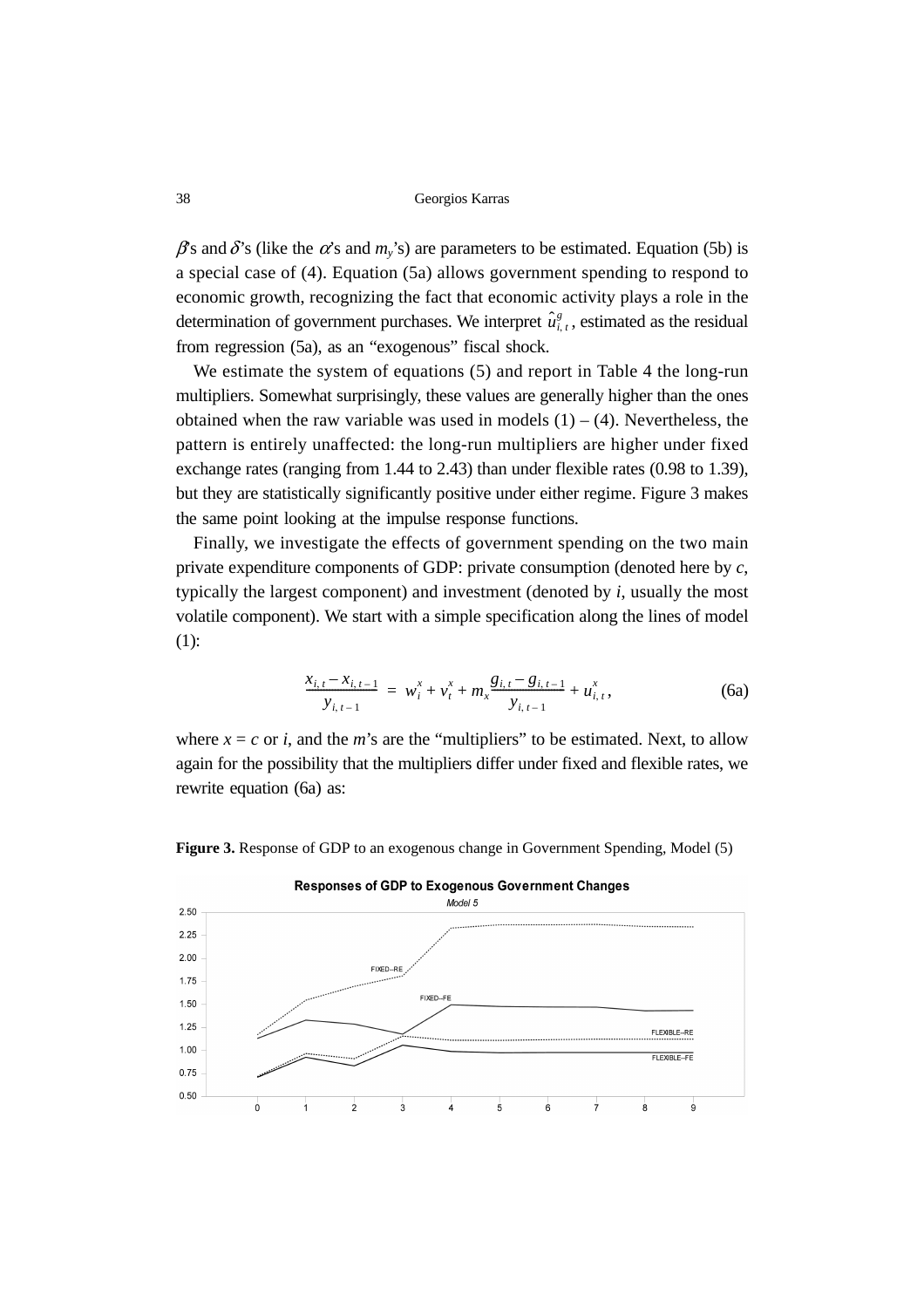|           |                           | Model $(6a)$ – Consumption |           |                         | Model (6b) – Consumption |            |  |
|-----------|---------------------------|----------------------------|-----------|-------------------------|--------------------------|------------|--|
|           | <b>OLS</b>                | FE                         | <b>RE</b> | <b>OLS</b>              | FE                       | RE         |  |
| $m_c$     | $-0.02$                   | $-0.10^*$                  | $-0.08*$  | $-0.11$ <sup>*</sup>    | $-0.17***$               | $-0.15***$ |  |
|           | (0.04)                    | (0.04)                     | (0.04)    | (0.05)                  | (0.05)                   | (0.05)     |  |
|           |                           |                            |           | $0.37***$               | $0.30**$                 | $0.34***$  |  |
| $m_{c,f}$ |                           |                            |           | (0.10)                  | (0.10)                   | (0.10)     |  |
|           |                           |                            |           |                         |                          |            |  |
|           | Model $(6a)$ – Investment |                            |           | Model (6b) – Investment |                          |            |  |
|           | <b>OLS</b>                | FE                         | <b>RE</b> | <b>OLS</b>              | FE                       | <b>RE</b>  |  |
|           | $0.34***$                 | $0.33***$                  | $0.33***$ | $0.32***$               | $0.30***$                | $0.30***$  |  |
| $m_i$     |                           |                            |           |                         |                          |            |  |
|           | (0.04)                    | (0.04)                     | (0.04)    | (0.05)                  | (0.05)                   | (0.05)     |  |
| $m_{i,f}$ |                           |                            |           | 0.12                    | 0.13                     | 0.13       |  |

**Table 5.** Estimated "multipliers" for Consumption and Investment

Notes : See Table 1.

$$
\frac{x_{i,t} - x_{i,t-1}}{y_{i,t-1}} = w_i^x + v_t^x + m_x \frac{g_{i,t} - g_{i,t-1}}{y_{i,t-1}} + m_{x,f} fixed_{i,t} \frac{g_{i,t} - g_{i,t-1}}{y_{i,t-1}} + u_{i,t}^x, \quad (6b)
$$

which corresponds to model (2).

The results are given in Table 5. The top panel of Table 5 focuses on private consumption  $(x = c)$ . It shows that, when fixed or random effects are included, the estimated  $m_c$ 's range from  $-0.02$  to  $-0.17$ . These negative coefficients suggest that there is crowding out of private consumption: higher government spending reduces the amount consumers spend. The estimated standard errors imply that these crowding out effects are (almost always) statistically significant. However, the estimated  $m_{cf}$ 's are shown to be positive, sizable, and statistically significant. The estimated values imply that the fiscal "multiplier" under fixed exchange rates  $(m_v+m_f)$  ranges from 0.13 to 0.26. This doesn't just mean that the "multiplier" is higher under fixed exchange rates – it also means that the crowding out of private consumption disappears, and it is actually reversed, under fixed exchange rates. Thus, an increase in government spending is associated with lower private consumption under flexible exchange rates, but higher private consumption if the exchange rate is fixed.

The bottom panel of Table 5 repeats the exercise for investment  $(x = i)$ . Now both  $m_i$  's and  $m_{if}$ 's are positive, but only the  $m_i$ 's are statistically significant. This means the following: government expansions raise private investment (no evidence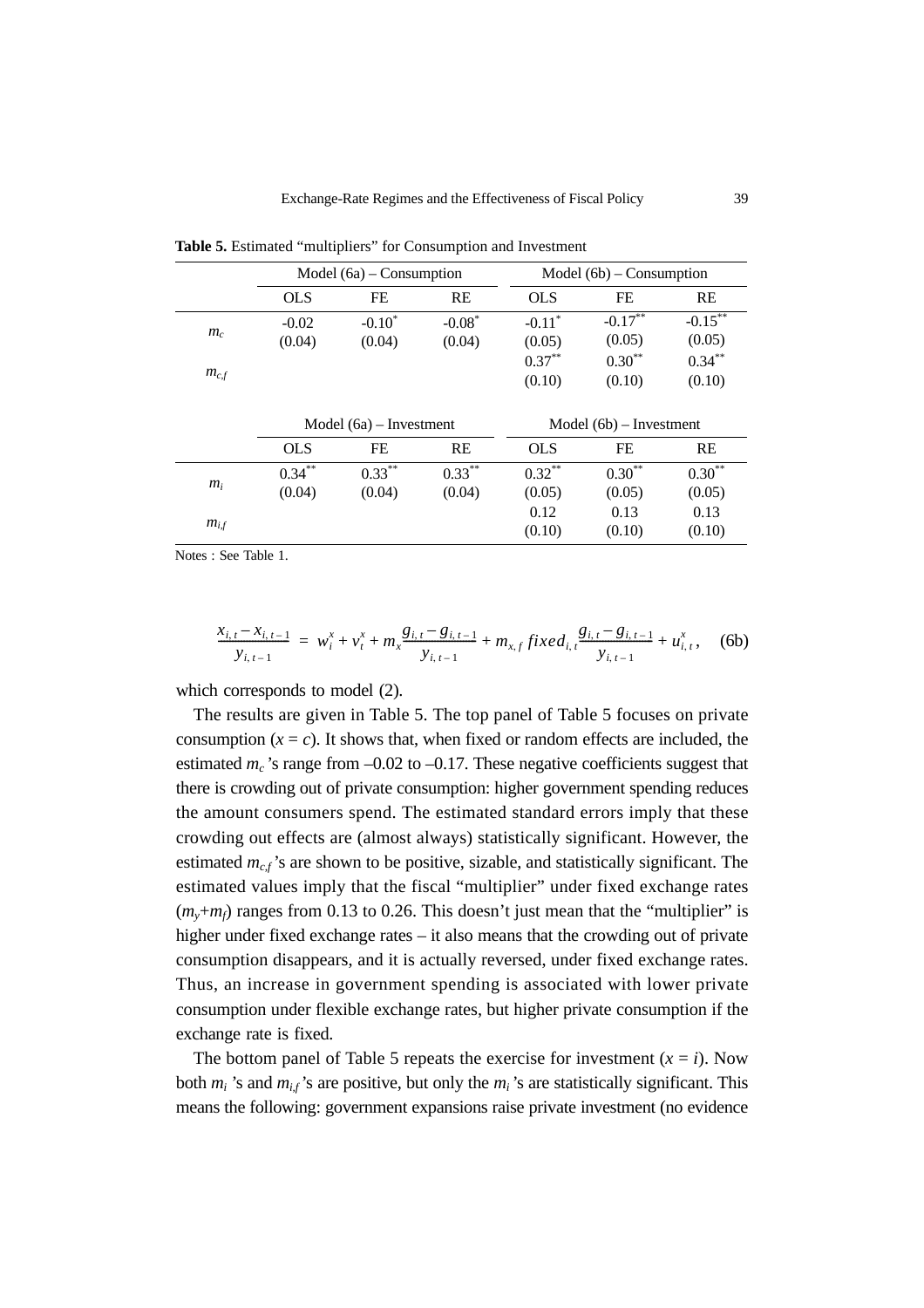of crowding out); the investment "multiplier" is greater under fixed than under flexible exchange rates; but the difference between the two is not statistically significant. Together with the results on consumption, this suggests that the reason the overall multiplier is larger under fixed exchange rates has more to do with the response of private consumption than that of investment.

To examine this further, several of the other models were also estimated for consumption and investment. To preserve space, we only describe those based on the VAR-type model (5), which we rewrite as:

$$
\frac{g_{i,t} - g_{i,t-1}}{y_{i,t-1}} = s_i + z_t + \sum_{j=1}^{J} \beta_j \frac{y_{i,t-j} - y_{i,t-j-1}}{y_{i,t-j-1}} + \sum_{j=1}^{J} \delta_j \frac{g_{i,t-1} - g_{i,t-j-1}}{y_{i,t-j-1}} + u_{i,t}^g
$$
(7a)

and

$$
\frac{x_{i,t} - x_{i,t-1}}{y_{i,t-1}} = w_i + v_t + \sum_{j=1}^{J} \alpha_{x,j} \frac{x_{i,t-j} - x_{i,t-j-1}}{y_{i,t-j-1}} + \sum_{j=0}^{J} m_{x,j} \hat{u}_{i,t-j}^g + u_{i,t}^x \tag{7b}
$$

where again  $x = c$  or *i*. Equation (7a) is identical with (5a) and allows again government spending to react to economic activity. Equation (7b) is the analogue of (5b) for consumption and investment.

Figures 4 and 5 plot the Impulse Response Functions implied by the fixed- and random-effects versions of model (7), for consumption and investment, respectively. The two Figures paint a picture similar to that of the simpler results of

**Figure 4.** Response of Consumption to an exogenous change in Government Spending, Model (7)



**Responses of Consumption to Exogenous Government Changes**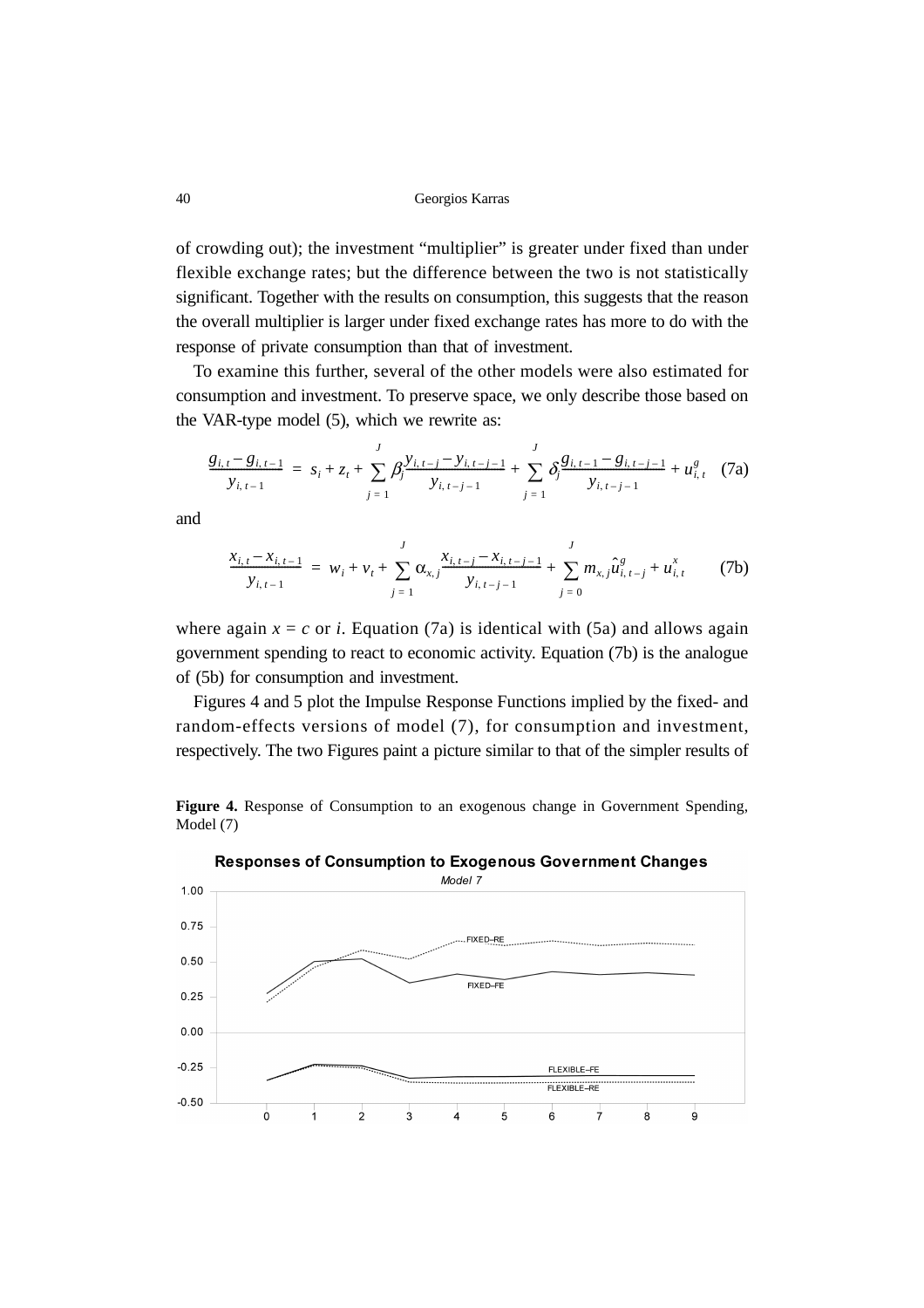**Figure 5.** Response of Investment to an exogenous change in Government Spending, Model (7)



Table 5. In particular, Figure 4 shows that government expansions will crowd out private consumption under flexible exchange rates, but actually stimulate it under fixed. Figure 5 shows that private investment is not crowded out by higher government spending, but it responds more under fixed exchange rates than under flexible. These relationships are all robust to the inclusion of fixed or random

In addition to the results described above, a number of other robustness checks have been implemented. In particular, we experimented with different lag lengths and different definitions of *fixed*, but the basic result has been robust.

effects.

#### **IV. Discussion and Conclusions**

This paper asked whether the effectiveness of fiscal policy depends on a country's exchange-rate regime, as suggested by economic theory. Specifically, the Mundell-Fleming theoretical model predicts that a fiscal expansion will have a positive effect on output under both fixed and flexible exchange rates, but the effect should be larger under fixed exchange rates, because then the fiscal expansion has to be accompanied by expansionary monetary policy in order to prevent an appreciation of the domestic currency.

The paper used annual data from the 1951 to 2007 period, for 61 developed and developing economies, which exhibited varying degrees of exchange-rate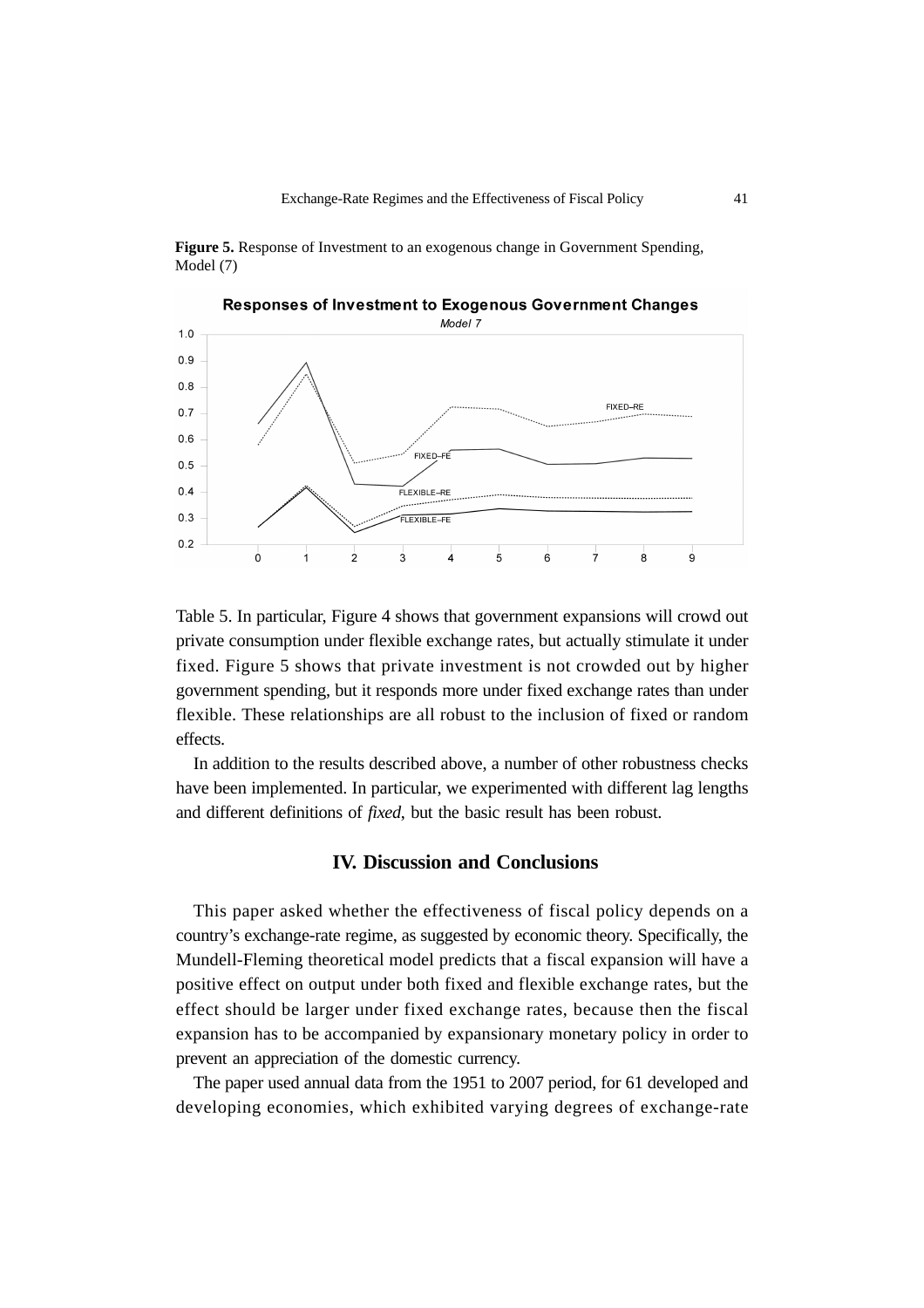flexibility. The empirical findings show that fiscal expansions are indeed more effective under fixed exchange rates than under flexible, as predicted by the Mundell-Fleming theoretical model. In addition, the difference is quantitatively substantial: the estimated models imply that maintaining a fixed exchange rate raises the long-run fiscal multiplier by roughly a third.

At the same time, however, the evidence also shows that fiscal expansions are effective under both fixed and flexible exchange rates, thereby resolving the Ilzetzki, Mendoza, and Vegh (2010) paradox in favor of the Mundell-Fleming model's predictions.

Finally, our findings suggest that government spending crowds out private consumption under flexible exchange rates, but not under fixed rates, when consumption is actually increased when government spending increases. The effect of fiscal expansions on investment is similarly higher under fixed exchange rates, but the difference is not as significant as it is for consumption.<sup>11</sup> It appears, therefore, that the response of consumption holds the key to understanding the different effects of government spending under fixed and flexible exchange rates. This appears to be a promising avenue for future research.

*Received 18 February 2010, Revised 27 January 2011, Accepted 31 January 2011*

#### **References**

- Barro, Robert J. and Charles J. Redlick (2009), Macroeconomic Effects from Government Purchases and Taxes, NBER Working Paper No. 15369, September.
- Cogan, John F., Tobias Cwik, John B. Taylor, and Volker Wieland (2009), New Keynesian versus Old Keynesian Government Spending Multipliers, ECB Working Paper No. 1090, September.
- Christiano, Lawrence, Martin Eichenbaum, and Sergio Rebelo (2009), When Is the Government Spending Multiplier Large?, NBER Working Paper No. 15394, October.
- Hall, Robert E. (2009), By How Much Does GDP Rise if the Government Buys More Output?, NBER Working Paper No. 15496, November, forthcoming in the *Brooking Papers on Economic Activity*.
- Heston, Alan, Robert Summers, and Bettina Aden (2009), Penn World Table, Version 6.3., Center for International Comparisons of Production, Income, and Prices at the University of Pennsylvania (CICUP), August.
- Ilzetzki, Ethan, Enrique G. Mendoza, and Carlos A. Vegh (2010), How big (small?) are

 $11$ This test was partly motivated by the comments and suggestions of an anonymous referee.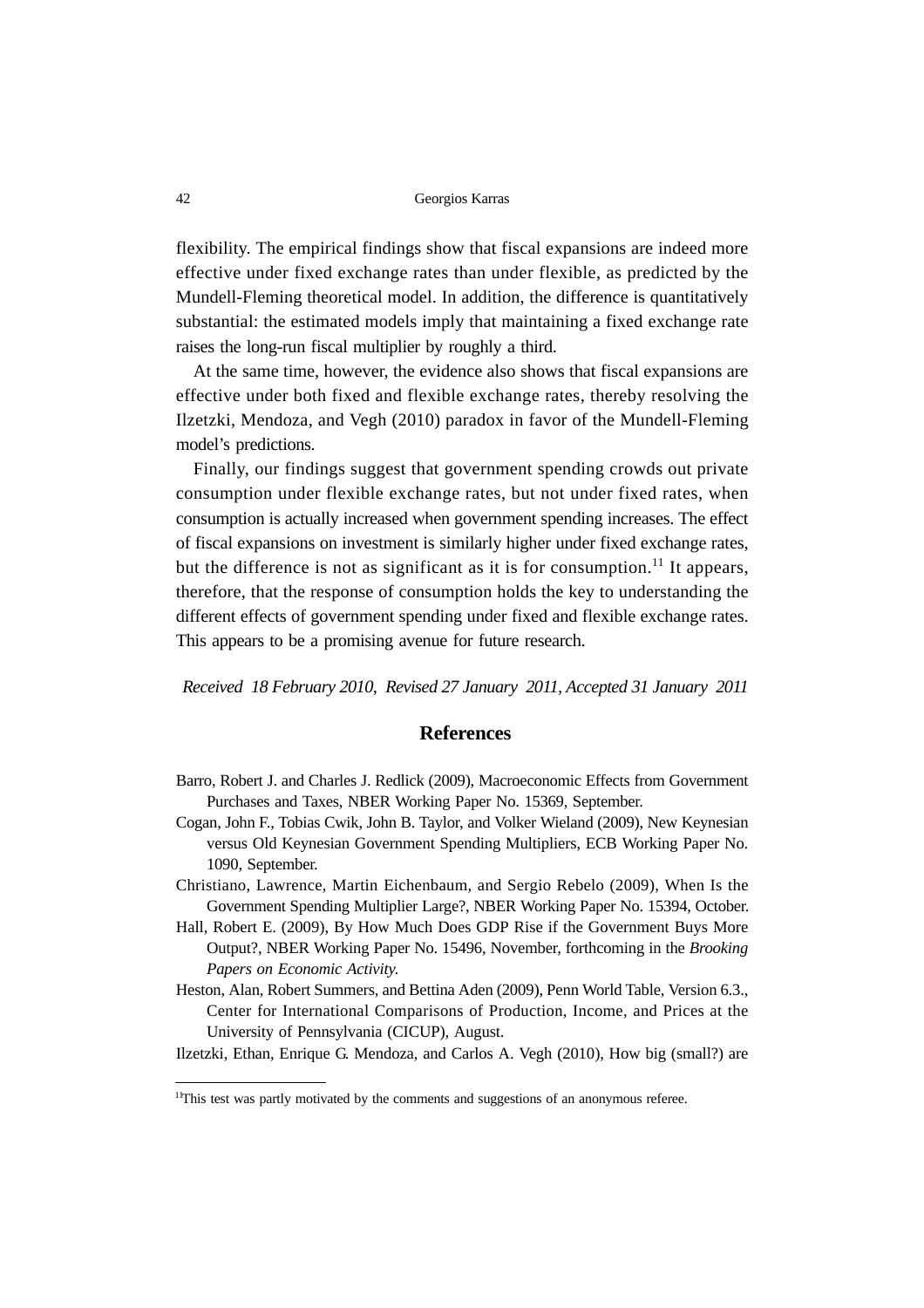fiscal multipliers?, NBER Working Paper No. 16479, October.

- Mountford, Andrew and Harald Uhlig (2008), What Are the Effects of Fiscal Policy Shocks?, NBER Working Paper No. 14551, December.
- Summers, Robert and Alan Heston (1991), The Penn World Table (Mark 5): An expanded Set of International Comparisons, 1950-1988., *Quarterly Journal of Economics*, **106**, 327-368.
- Woodford, Michael (2010), Simple Analytics of the Government Expenditure Multiplier, NBER Working Paper No. 15714, January.
- Wooldridge, J.M. (2002), Econometric Analysis of Cross-Section and Panel Data. MIT Press, Cambridge, Massachusetts.

# **Appendix**

#### **List of Countries and Sample Means**

|                   | fixed | growth |                       | fixed | growth |
|-------------------|-------|--------|-----------------------|-------|--------|
| 1. Argentina      | 0.07  | 2.73%  | 32. Kenya             | 0.23  | 3.63%  |
| 2. Australia      | 0.14  | 3.92   | 33. Luxembourg        | 0.21  | 3.84   |
| 3. Austria        | 0.25  | 3.63   | 34. Mauritius         | 0.10  | 4.02   |
| 4. Belgium        | 0.19  | 3.04   | 35. Mexico            | 0.26  | 4.74   |
| 5. Bolivia        | 0.30  | 2.42   | 36. Morocco           | 0.14  | 4.67   |
| 6. Brazil         | 0.00  | 5.13   | 37. Netherlands       | 0.16  | 3.32   |
| 7. Canada         | 0.00  | 3.79   | 38. New Zealand       | 0.10  | 3.04   |
| 8. Chile          | 0.00  | 4.22   | 39. Nicaragua         | 0.50  | 3.69   |
| 9. China          | 0.28  | 7.45   | 40. Nigeria           | 0.23  | 4.23   |
| 10. Colombia      | 0.05  | 4.22   | 41. Norway            | 0.17  | 3.62   |
| 11. Congo, D. R.  | 0.28  | 0.98   | 42. Pakistan          | 0.25  | 5.01   |
| 12. Costa Rica    | 0.26  | 5.08   | 43. Panama            | 1.00  | 5.30   |
| 13. Cyprus        | 0.12  | 5.28   | 44. Paraguay          | 0.37  | 3.83   |
| 14. Denmark       | 0.08  | 2.96   | 45. Peru 1951         | 0.17  | 3.93   |
| 15. Dominican Rep | 0.58  | 5.62   | 46. Philippines       | 0.03  | 4.76   |
| 16. Ecuador       | 1.00  | 4.46   | 47. Portugal          | 0.26  | 4.17   |
| 17. Egypt         | 0.30  | 5.17   | 48. Puerto Rico       | 1.00  | 4.88   |
| 18. El Salvador   | 1.00  | 3.49   | 49. South Africa      | 0.21  | 3.77   |
| 19. Ethiopia      | 0.41  | 3.52   | 50. Spain             | 0.10  | 4.67   |
| 20. Finland       | 0.16  | 3.63   | 51. Sri Lanka         | 0.10  | 4.66   |
| 21. France        | 0.21  | 3.47   | 52. Sweden            | 0.17  | 2.72   |
| 22. Greece        | 0.28  | 4.17   | 53. Switzerland       | 0.28  | 2.82   |
| 23. Guatemala     | 0.60  | 3.96   | 54. Taiwan            | 0.25  | 7.98   |
| 24. Guyana        | 0.25  | 1.41   | 55. Thailand          | 0.07  | 5.92   |
| 25. Honduras      | 0.57  | 3.77   | 56. Trinidad & Tobago | 0.25  | 4.84   |
| 26. Iceland       | 0.17  | 4.52   | 57. Turkey            | 0.26  | 5.18   |